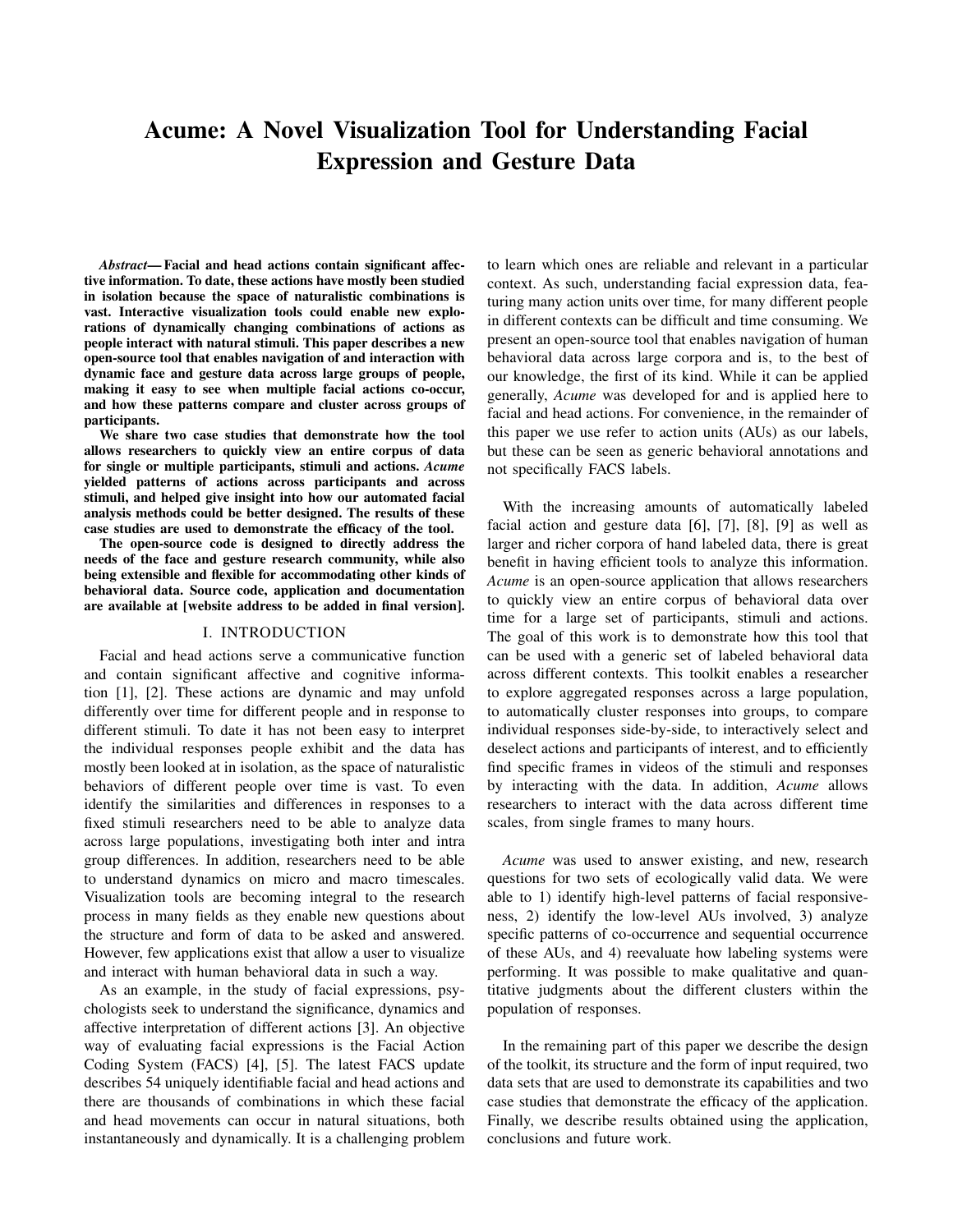

Fig. 1. A screenshot of *Acume*, an open-source toolkit for exploring and visualizing behavioral data on multiple scales.

#### II. BACKGROUND

A number of automated facial expression and gesture labeling systems exist [6], [7], [8]. These provide the ability to annotate videos with behavioral labels, such as FACS codes. These can be used for efficient labeling of large amounts of data that previously was not possible. In this work our automated labels are generated by FaceSense [10], a computational model for mapping video input to FACS labels and affective-cognitive states. FaceSense uses the displacement and velocity of 21 tracked feature points on the face in order to determine a binary set of action unit labels for each frame.

A useful open-source tool for hand labeling videos with behavioral data is VIDL [11]. This provides an efficient interface for human labeling by allowing distributed labeling over place and time. It can be adapted to add any set of appropriate labels that are specific to a particular task. Amazon's Mechanical Turk is another popular facility for distributed labeling of videos. The Observer XT software [12] is one example of commercially available software for labeling and displaying action unit data. These systems do not provide the ability to compare and aggregate data across groups, looking at individual responses and trends across a population. However, the output from VIDL and other such labeling systems could be easily formatted as input to *Acume*.

Data visualization applications have been utilized to great effect in other fields, such as genomics [13], [14]. These systems allow researchers to explore high dimensional data at

different scales and to ask new questions related to this data. Few attempts have been made to provide a structured way to visualize and interact with facial expression and gesture data from large populations, across different dimensions and scales. Inspired by recent developments on the data visualization front, we provide the first open-source application that allows researchers to explore multi-person dynamic face and gesture data across multiple dimensions.

# III. ACTION UNIT SPECTROGRAMS (AUSPEC) AND GRID REPRESENTATIONS

One feature of *Acume* is its ability to facilitate the exploration of facial expression and gesture data from large populations. It incorporates different views to summarize the data from multiple participants over time. The first method is through the use of Action Unit Spectrograms (AUSpec), a novel way to aggregate facial action unit data [15], but which we generalize to other behavioral data. Figure 2 shows an AUSpec encoding the frequency of each AU every second across all viewers for two movie clips, an excerpt from 'When Harry Met Sally' and an excerpt from 'The Lion King'. The color intensity of the plot at a particular point is proportional to the number of times a specific intensity action unit occurred at a particular second across the group.

AUSpecs are an informative way of displaying aggregated information across large groups of subjects, clearly visualizing similar responses at a particular point in time. However, an individual's response can become lost in the aggregation. *Acume* addresses this challenge with the GRID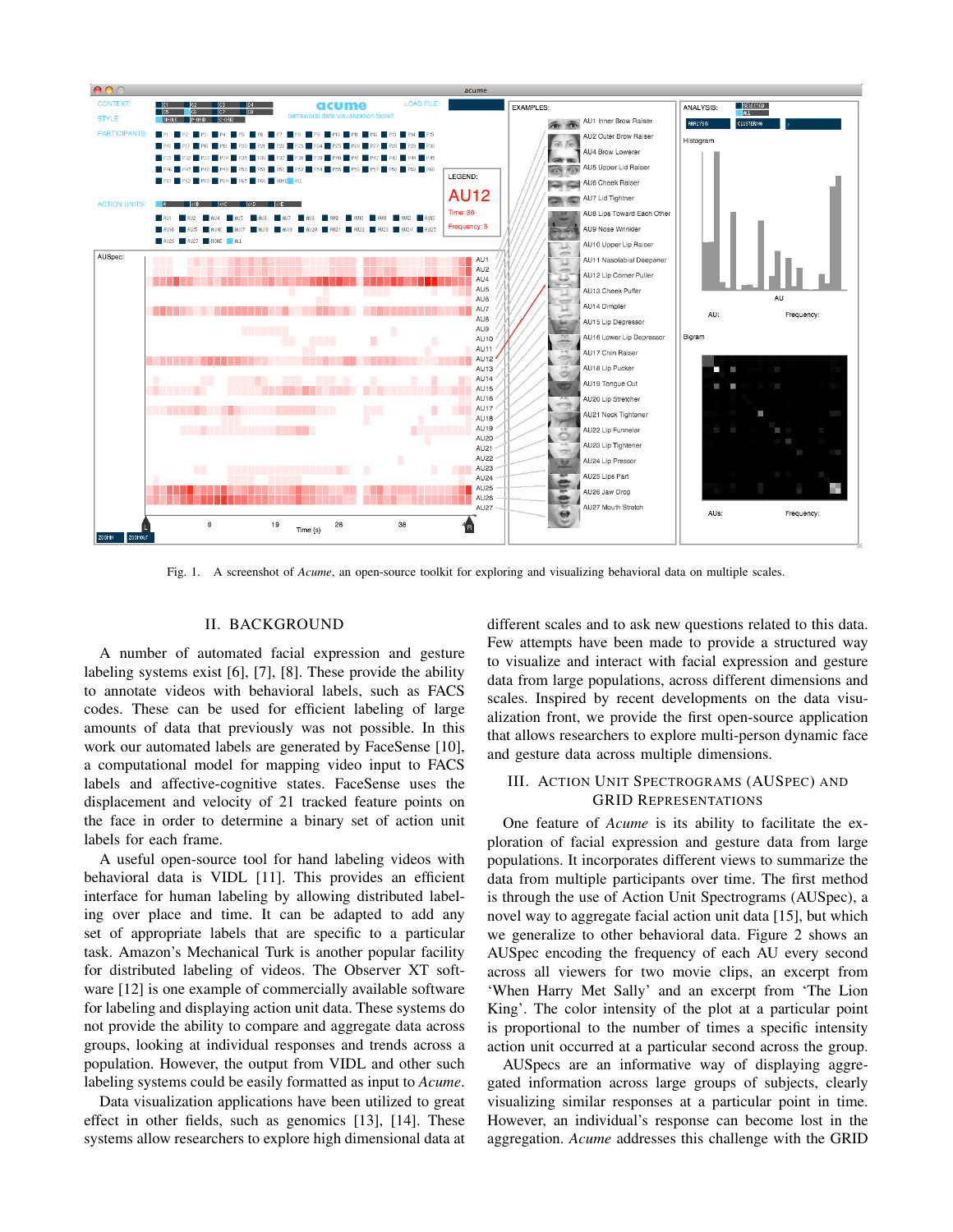view, which provides the ability to view spectrograms of specific participants side-by-side. The GRID view allows researchers to compare the 'fingerprint' of each response, to visually cluster responses, to identify responses that were significantly more expressive than others and to easily determine those participants whose responses deviated from the aggregate response.



Fig. 2. Action Unit Spectrograms (AUSpec) from the 66 participants watching 'When Harry Met Sally' (top) and 'The Lion King' (bottom). The action unit numbers refer to FACS codes.

# IV. APPLICATION

The main contribution of this work is a new open-source application *Acume*, designed to facilitate visualization of dynamic face and head action data across large groups of people, and to compare and cluster specific groups of responses. It is particularly effective when comparing time aligned responses of participants to a stimuli in cases where the presentation and duration of particular stimuli are known. The application allows the user to load in multiple sets of data attaining to different 'contexts' simultaneously. This provides easy comparisons of the responses during different events and ability to search the stimuli and response videos by clicking on the corresponding region of the AUSpec or GRID view.

In the design of the application several key criteria were evaluated. The application was designed as an open-source tool. It was developed in the Processing language for its ease of use and design friendly properties. The adaptability and the extensibility, allow others to use the tool and to add different functions to the front end (e.g. different AU labeling systems) and to the backend (e.g. different methods of clustering or visualizing the data).

There are no inherent limitations on the number of contexts, participants or action units that can be loading in any one instance. However, with a 1440 by 900 pixel display data for up 10 contexts, 88 participants and 34 actions can be loaded without overcrowding the interface. The duration of the data for each context can be unlimited and is restricted only by the visual resolution required.

The input to the application are matrices indicating the presence or absence, and intensity (if available), of each AU across time for each participant in each context. The first three columns indicate the participant's numerical code, the context's numerical code and time sample respectively. The subsequent columns, one column per AU, contain the AU data. The top row indicates the AU's numerical code.

The radio button controls on the interface allow the user to explore all, or a subset of data. Any combination of participants and any combination of AUs, at different intensities, can be selected for analysis. The interface consists of multiple linked panels, the Spectrogram Panel, the Examples Panel and the Analysis Panel.

## *A. Spectrogram Panel*

The Spectrogram Panel has two views the AUSpec view, which represents the aggregated data from all participants, and the GRID view that displays side by side plots, one for each of the selected participants. In both cases action units can be turned on and off using the AU radio buttons. In the AUSpec view the user can zoom into a specific time segment and as the cursor is held over a region of the plot the AU, frequency and time instance are indicated in the legend above the plot. In the GRID view the AU and time instance information are displayed in the legend as the mouse hovers over each plot. The user can also select a particular GRID plot and blow it up.

#### *B. Examples Panel*

The application provides the option to display the definition and/or a visual example, of the selected AUs in the Examples Panel. Figure 1 shows the Examples Panel with relevant FACS AUs loaded. The images are taken from the Cohn-Kanade database [16] and the MMI database [17]. The user can load a definition text file and add a folder of example images specific to their task.

In the spectrogram mode the user has the ability to left-click on a particular time point and an image of the corresponding frame of the stimuli will appear to the right of the Examples Panel. In the GRID view a similar facility is available. This enables the user to click on the GRID plot of a particular subject at a particular time point and images of the corresponding frames of the videos of the subject and the stimuli will appear to the right of the Examples Panel.

Generic file naming systems should be used for the stimuli and participant videos, as for the example images, these are documented at [website address to be added in final version].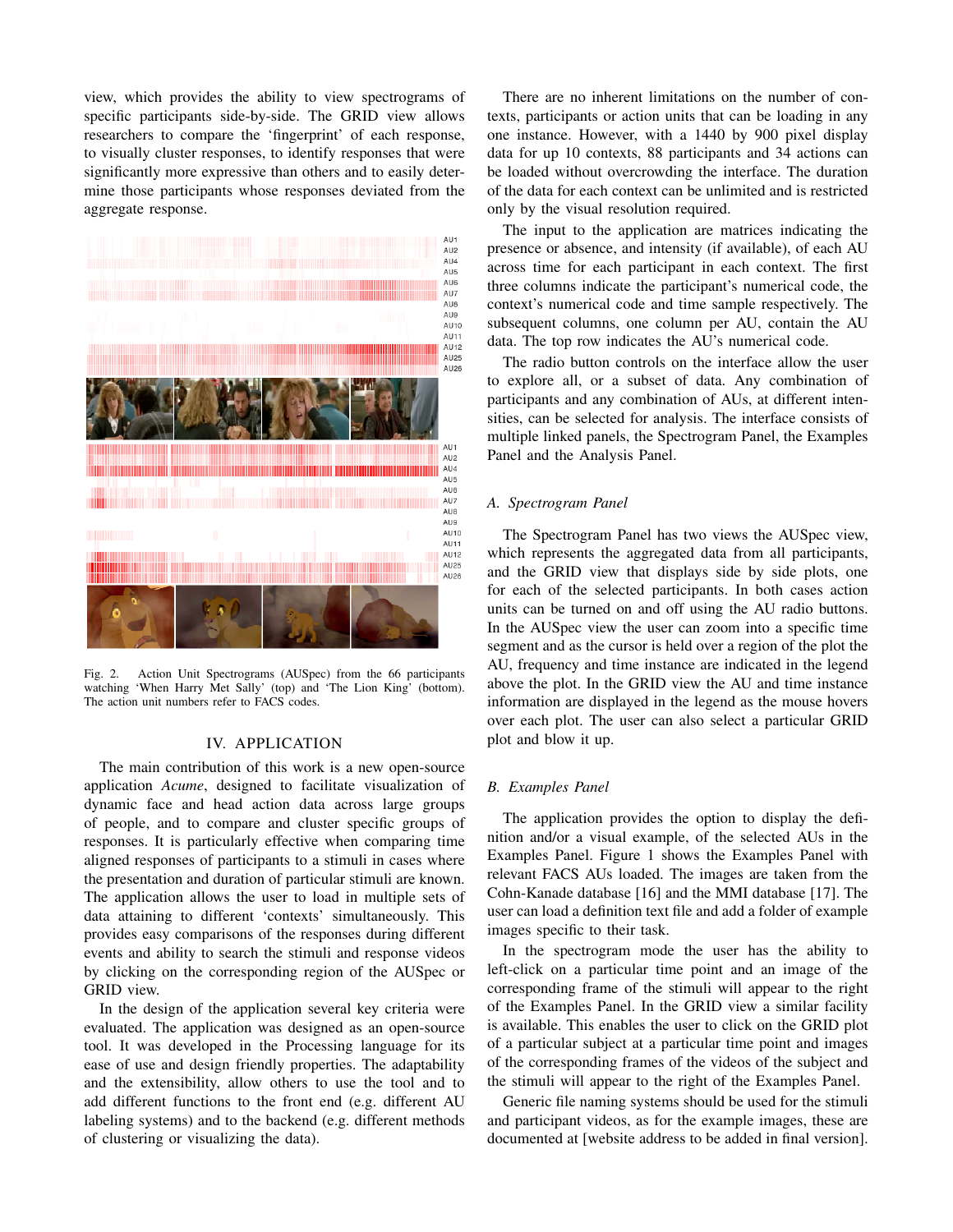#### *C. Analysis Panel*

The Analysis Panel is divided into two areas. In both cases the following representations can include all data or just data for the selected participants and AUs.

The frequency tab provides a histogram and bigram representation of the AU data. The color intensity of each square in the bigram represents the relative frequency of AU combinations within the particular dataset. If the cursor is held over a region of the histogram or bigram plot the relevant AU (or AUs) and the frequency associated with them will be displayed below the plot. The bigram allows for immediate identification of frequently occurring AU combinations, information that is not available from the AUSpec.

The clustering tab provides the ability to apply an unsupervised clustering algorithm to the data for each response. A distance matrix is calculated to provide a measure of the similarity between responses. To calculate the similarity between responses a hamming measure is used and the absolute difference in bits calculated between the binary GRID spectrograms. The rows within the distance matrix are then clustered using K-Means. The number of clusters can be set by entering the number into the text box on the Analysis Panel.

The mode button on the Analysis Panel allows the user to view the mode spectrogram for each of these clusters. Indicating which action units at a particular time instance were seen across a majority of the members of that cluster.

#### *D. Implementation*

*Acume* is implemented using the Processing programming language [18] and the ControlP5 GUI library [19]. The application, source code and documentation are freely available at [website address to be added in final version]. Executables are available for MacOS and Windows.

#### V. CASE STUDIES

The following case studies demonstrate the efficacy of the application. The results and discussion show how the users were able to gain additional insights into the data using the application that were not previously possible.

# *A. DATA*

This section describes two ecologically valid datasets used in the case studies. The first dataset consists of manually coded facial action unit data collected by Karim Kassam [20]. He obtained 528 FACS-coded videos consisting of 66 viewers each watching eight different movie clips. The movie clips were previously identified as strong elicitors of the six basic emotions [21]: Robin Williams Live (amusement, 81s), When Harry Met Sally (amusement, 154s), Cry of Freedom (anger, 155s), Pink Flamingos (disgust, 55s), Silence of the Lambs (fear, 204), Capricorn One (surprise, 47s), Sea of Love (surprise, 12s), The Lion King (sadness, 131s). The viewers were asked to watch the movie clips (11 to 204 seconds) and were simultaneously filmed. These videos were labeled with validated human-coded AUs. The

TABLE I ACTION UNITS CODED BY FACESENSE. \* INDICATES AN ACTION NOT CODED IN FACS.

| 1 Inner eyebrow raiser  | 52 Head turn right  | 63 Eyes up           |
|-------------------------|---------------------|----------------------|
| 2 Outer eye brow raiser | 53 Head up          | 64 Eyes down         |
| 12 Lip corner puller    | 54 Head down        | Head motion left*    |
| 15 Lip corner depressor | 55 Head tilt left   | Head motion right*   |
| 18 Lip puckerer         | 56 Head tilt right  | Head motion up*      |
| 25 Lips part            | 57 Head forward     | Head motion down*    |
| 26 Jaw drop             | 58 Head back        | Head motion forward* |
| 27 Mouth stretch        | $61$ Eyes turn left | Head motion back*    |
| 51 Head turn left       | 62 Eyes turn right  |                      |

videos were AU coded at one second intervals. These data were formated into a comma-separated values (CSV) file with 55100 samples for our study. We use data for AU1- AU27, excluding AU3.

The second dataset consists of automatically coded videos. Procter and Gamble obtained 80 videos of 20 participants watching the presentation of four International Affective Picture System (IAPS) database [22] images; a stool, a tiger, a baby and a dirty toilet. The three second period after the subject was initially exposed to the image was analyzed. The videos were automatically coded using FaceSense [23]. This system provided AU labels for the action units shown in Table I, these are based on the FACS system although where indicated the labels are variations on the conventional labels. Every frame of these videos was labeled. The videos, recorded using Quicktime (Apple Inc.), had a frame rate of 30 fps. As such, 90 frames were coded for each participant and image combination. These data were formatted into a CSV file with 7200 samples.

In both sets of data the AUs were labeled on a binary basis, the AU was present (1) or the AU was not present (0). We did not discriminate between the levels of the AUs observed. However, *Acume* provides the ability for the user to discriminate between five levels of AU intensity if this information is available. This was inspired by FACS that provides the ability to code AUs on five levels from the most subtle, A, to the least subtle, E. By changing the radio button the user can chose to display the data for all A level AUs or A+B level AUs etc.

#### VI. RESULTS AND DISCUSSION

In the first case study we were able to coherently represent AU data from 66 participants each viewing 8 unique stimuli. The data sets were labeled at 11 to 314 instances, depending on the length of stimuli. Figure 2 shows AUSpecs generated using *Acume* from the data for 'When Harry Met Sally' and 'The Lion King.' Figure 3 shows a screenshot of the AU bigram of the data for 'When Harry Met Sally.' By looking at Figure 2 it is immediately identifiable that there were significant occurrences of AU6, AU7, AU12, AU25 and AU26 across the group during 'When Harry Met Sally.' The legend on the interface identified that the highest frequency of occurrence was AU12 at 139s, this was present in 65% of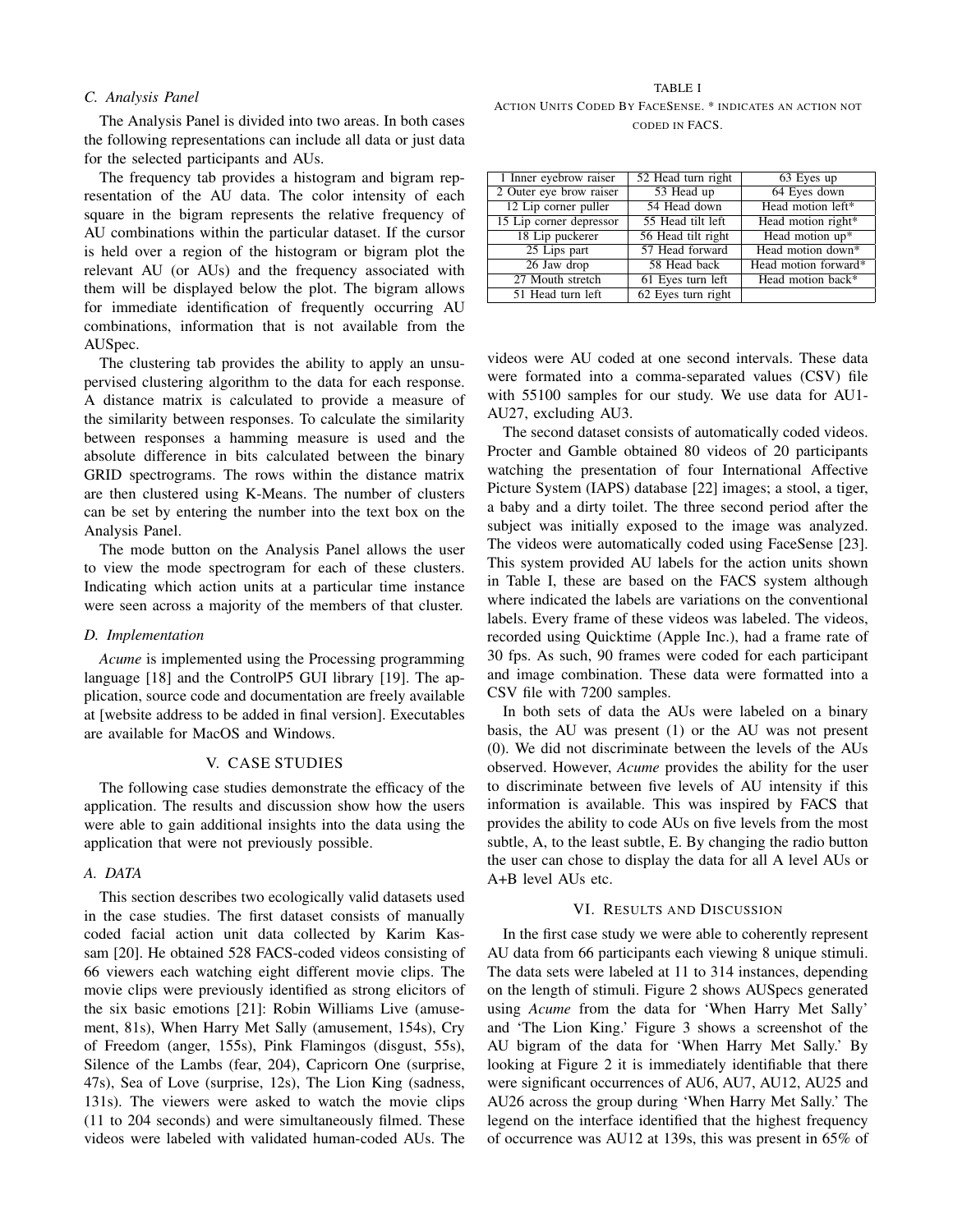

Fig. 3. Action unit bigram (AUBigram) from the 66 participants watching 'When Harry Met Sally'. The greyscale intensity is proportional to the number of occurrences of each combination. The action unit numbers refer to FACS codes. Occurrences of AU4 were significantly greater with AU7 and AU12 than with AU25 and AU26.



Fig. 4. Example of the responses of 28 of the participants from case study one whilst watching a clip from 'Pink Flamingoes'. Visual clustering can be used to identify those that are inexpressive (blue) and those that have similar components in their facial response (green).



Fig. 5. Comparison of the responses of two participants across eight movie clips. It is clear that the responses of participant 8 (top) are much more uniform than those for participant 55 (bottom). Although both responses in movie two (Cry of Freedom) are similar.



Fig. 6. Screenshots of the GRID view showing the responses of seven participants to two IAPS images. A stool (top) and a baby (bottom). The yellow box highlights the head motion action units which show higher order dynamics relative to the static action units.

participants. A more unexpected observation is the significant number of occurrences of AU4 between 81s and 130s. The bigram, Figure 3, enabled us to easily identify that AU4 occurs a majority of the time with AU7 and frequently with AU12 but occurred infrequently with AU6, AU26 and AU27. These relationships were also reflected in the corpus as a whole. The application allow us to choose to display only the data for the participants and action units selected using the radio buttons. Using this facility we could quickly iterate through combinations of research interest and discover which participants contributed the data of interest.

Figure 4 shows a subset of the GRID view for 28 of the participants whilst watching a clip from 'Pink Flamingoes.' The GRID view enabled the responses to be viewed simultaneously, complementing the AUSpec, helping to identify sub groups of similar responses and to isolate outliers. Figure 4 shows 28 responses to 'Pink Flamingoes.' It was immediately apparent which of the participants showed significant facial activity during the experiment. We also identified those subjects that were inexpressive, highlighted in blue. The GRID view was used to visually cluster the responses of the subjects, despite having data from 66 participants. We noted the similarity in responses for a sub set of participants, highlighted in green.

Figure 5 shows a comparison of the responses of two participants across all eight movies in case study one. Comparing the responses reveals that some responses are more uniform across contexts (participant 8 - top) than others (participant 55 - bottom).

Figure 2 demonstrates that the aggregated responses for 'The Lion King' and 'When Harry Met Sally' have different forms. This was reflected across the other stimuli. The AUSpecs for the amusement clips were similar but different from those for sadness and anger. *Acume* can be used to identify which stimuli induced less expressive responses from the population. The least expressive responses were during 'Silence of the Lambs', the most expressive responses were during the amusement clips.

The AUSpec representation was used to identify the frames of interest within the data. In case study one the users were able to quickly skip through the movie clip by clicking on points on the spectrograms. For 'When Harry Met Sally' the maxima in intensity of the plot corresponded to the climax of the scene.